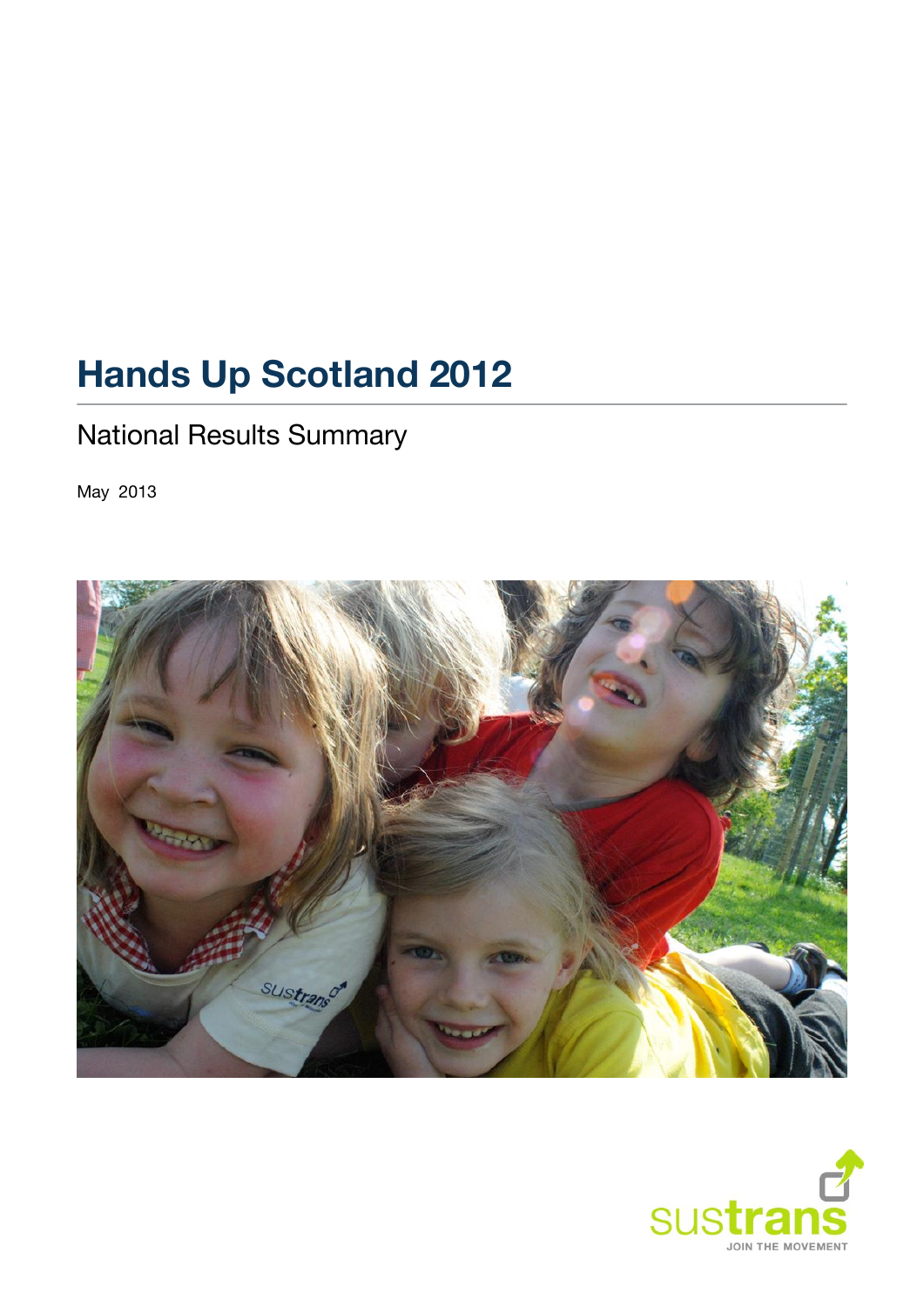#### **About Sustrans**

Sustrans makes smarter travel choices possible, desirable and inevitable. We're a leading UK charity enabling people to travel by foot, bike or public transport for more of the journeys we make every day. We work with families, communities, policy-makers and partner organisations so that people are able to choose healthier, cleaner and cheaper journeys, with better places and spaces to move through and live in.

It's time we all began making smarter travel choices. Make your move and support Sustrans today. [www.sustrans.org.uk](http://www.sustrans.org.uk/)

Head Office **Sustrans** 2 Cathedral Square College Green Bristol BS1 5DD

© Sustrans May 2013 Registered Charity No. 326550 (England and Wales) SC039263 (Scotland) VAT Registration No. 416740656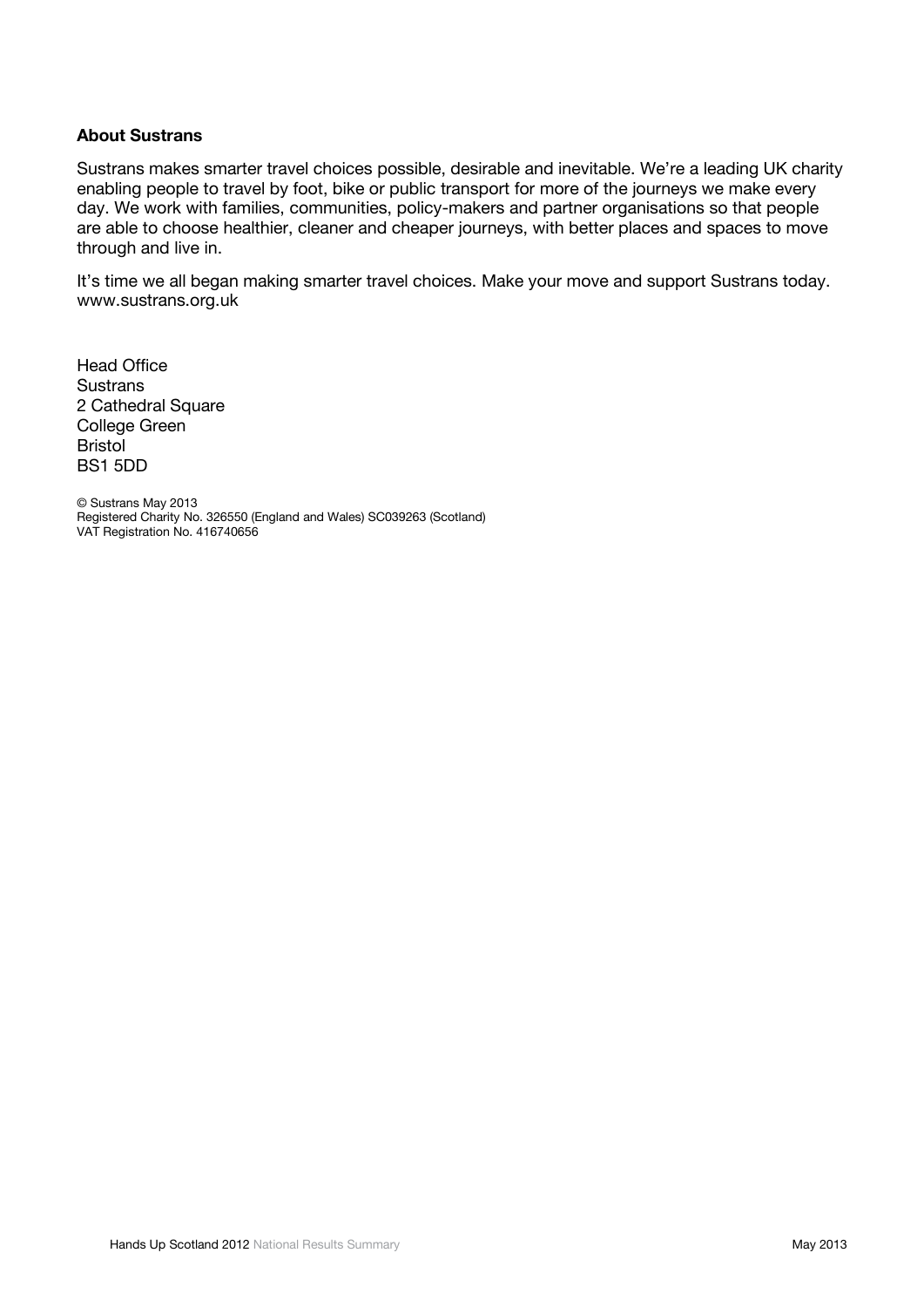# **Table of contents**

| 1 |  |
|---|--|
|   |  |
|   |  |
|   |  |
|   |  |
|   |  |
|   |  |
|   |  |
|   |  |
|   |  |
|   |  |
|   |  |
| 2 |  |
|   |  |
| 3 |  |
|   |  |
|   |  |
|   |  |
| 4 |  |
|   |  |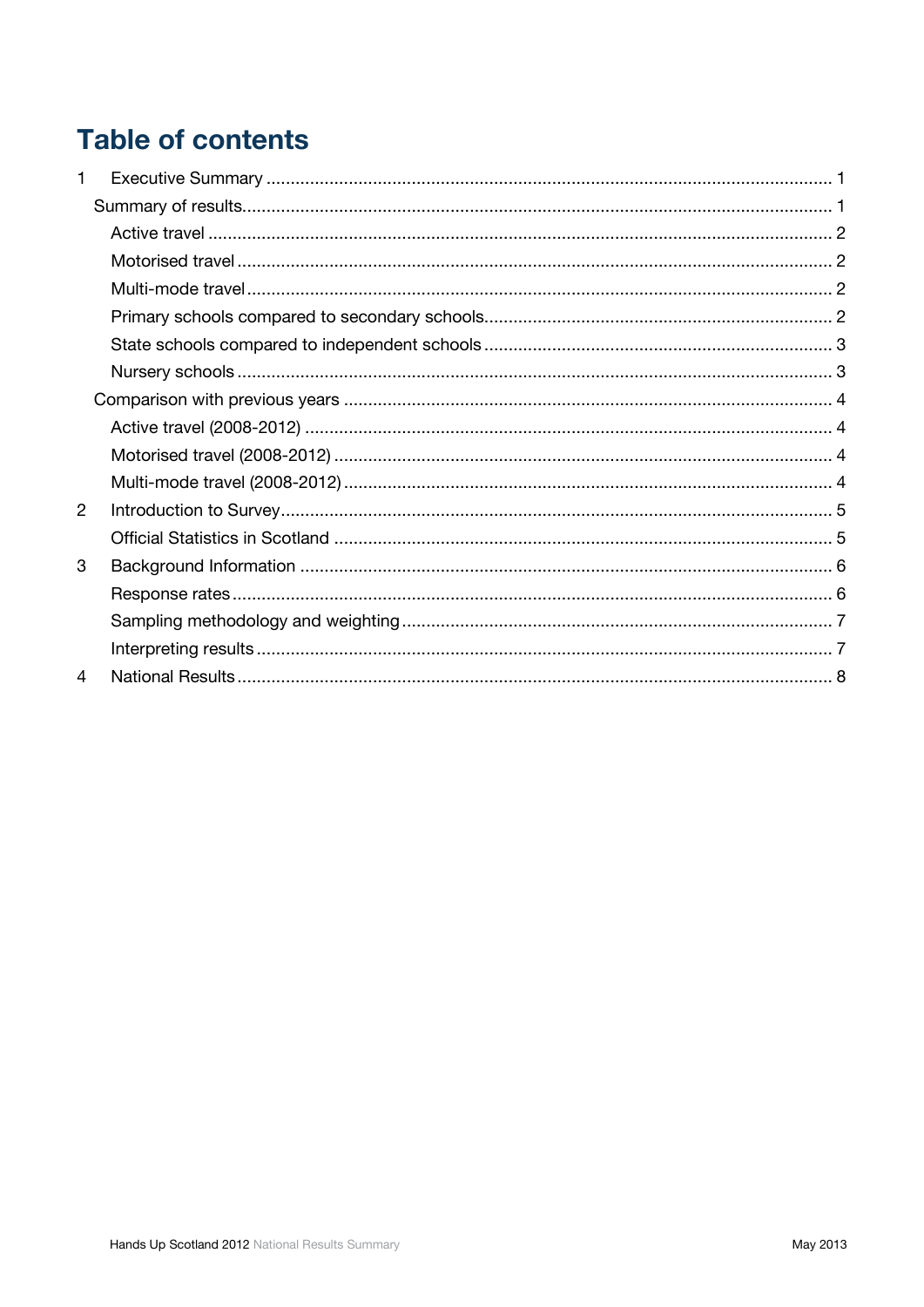# <span id="page-3-0"></span>**1 Executive Summary**

This report presents the national level data from the 2012 Hands Up Scotland Survey. It is accompanied by an Excel appendix document which presents all data at a national and local authority level and is available online from [Sustrans' Research and Monitoring Unit](http://www.sustrans.org.uk/scotland/scotland/scotland/what-we-do/schools-and-universities/hands-scotland-2012)<sup>1</sup>. Hands Up Scotland is the largest national dataset in Scotland designed to look at mode of transport to school across the country. The survey is funded by Transport Scotland and delivered by Sustrans in partnership with Scottish local authorities. Hands Up Scotland was first delivered in 2008 and is repeated annually. In each year the question 'How do you normally travel to school?' is asked.

The 2012 Hands Up Scotland Survey has been produced as Official Statistics in Scotland. The primary aim of Official Statistics in Scotland is to provide an accurate, up-to-date, comprehensive and meaningful picture of the economy and society to support the formulation and monitoring of economic and social policies by government and others<sup>2</sup>.

### <span id="page-3-1"></span>**Summary of results**

In 2012, more than 457,000 pupils from 1,982 schools and 523 nurseries across Scotland responded to the Hands Up Scotland Survey (including 76.2% of all state schools in Scotland).



#### **Chart 1-1 Travel modes at a national level, excluding nursery schools (2012)**

 <sup>1</sup> <http://www.sustrans.org.uk/scotland/scotland/scotland/what-we-do/schools-and-universities/hands-scotland-2012>

<sup>&</sup>lt;sup>2</sup> <http://www.scotland.gov.uk/Topics/Statistics/About/NatStats>

<sup>&</sup>lt;sup>3</sup> Park and stride to school means that pupils are driven part of the way to school by car and walk the rest of the way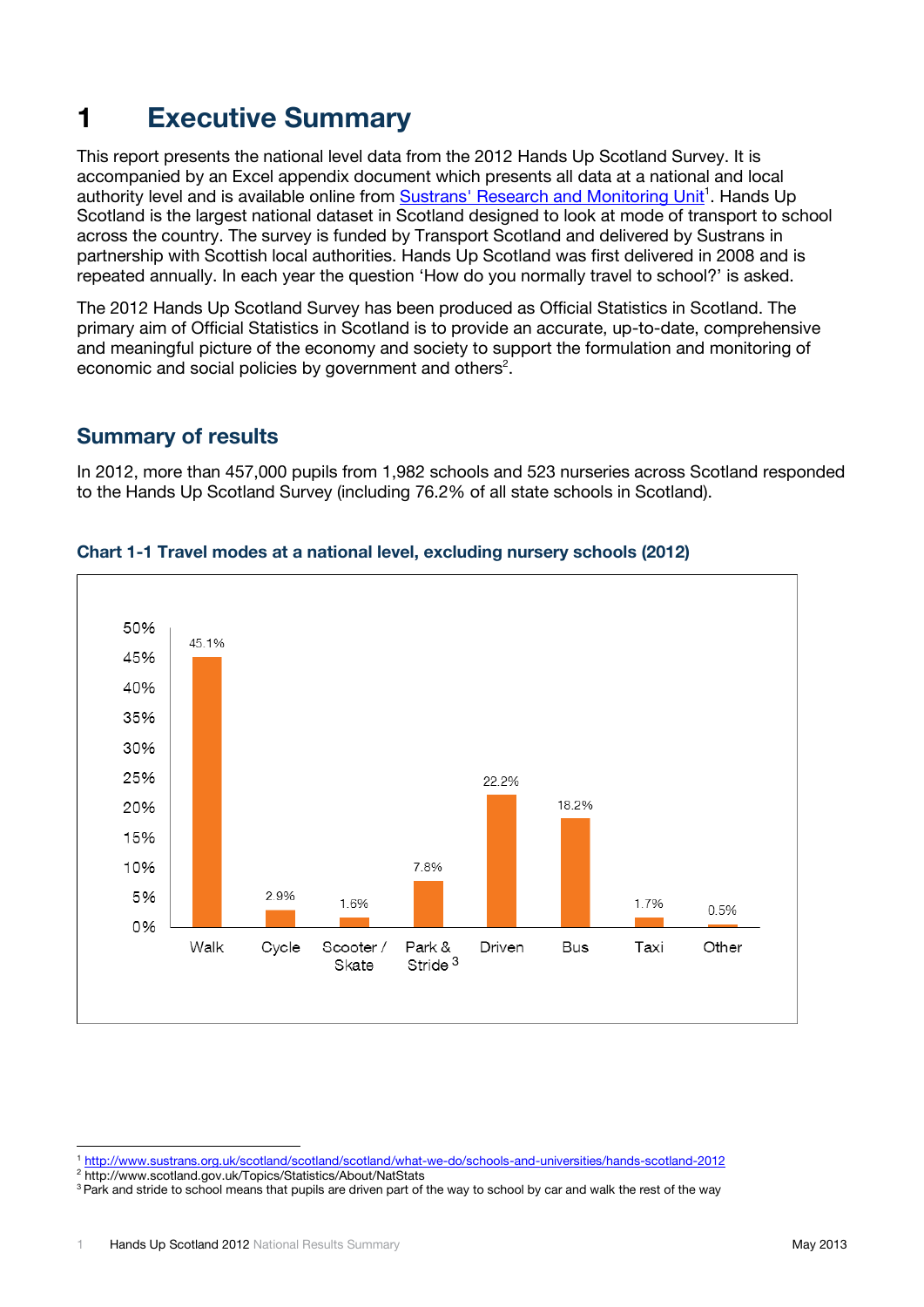#### <span id="page-4-0"></span>**Active travel**

49.7% of pupils surveyed in 2012 said that they normally travel to school in an active way without any form of motorised transport (walking, cycling, and using a scooter or skate board):

- Walking was the most frequent form of travel with 45.1% of pupils saying that they normally walk to school **Table 4-3**, Chart1-11
- 2.9% of pupils said they normally travel to school by bicycle and 1.6% said that they normally scoot or skate to school [Table 4-3, Chart 1-1]

#### <span id="page-4-1"></span>**Motorised travel**

42.0% of pupils surveyed in 2012 said that they normally travel to school using only a form of motorised transport:

- 22.2% of pupils said that they are normally driven to school [Table 4-3, Chart 1-1]
- 18.2% of pupils said that they normally take the bus to school [Table 4-3, Chart 1-1]
- 1.7% said that they normally travel to school by taxi [Table 4-3, Chart 1-1]

#### <span id="page-4-2"></span>**Multi-mode travel**

In addition to those travelling solely by an active *or* motorised mode of travel to school, 7.8% of pupils said that they normally park and stride to school (i.e. they are driven part of the way to school by car and walk the rest of the way) [Table 4-3, Chart 1-1].

#### <span id="page-4-3"></span>**Primary schools compared to secondary schools**

Primary school pupils are more likely to say that they normally travel to school actively, compared to secondary school pupils (54.4% of primary compared to 43.5% of secondary pupils):

- 47.8% of primary schools pupils said they normally walk to school compared to 42.2% of secondary school pupils [Table 4-5]
- 4.1% of primary school pupils said they normally cycle to school compared to 1.1% of secondary school pupils [Table 4-5]
- 2.5% of primary school pupils said they scoot or skate to school compared to 0.2% of secondary school pupils [Table 4-5]

Car use decreases from primary to secondary school, with increased use of public transport among secondary school pupils:

- 26.5% of primary school pupils surveyed in 2012 said they normally travel to school by car compared to 14.1% of secondary school pupils [Table 4-5]
- 35.8% of secondary school pupils said they normally travel to school by bus compared to 7.5% of primary school pupils [Table 4-5]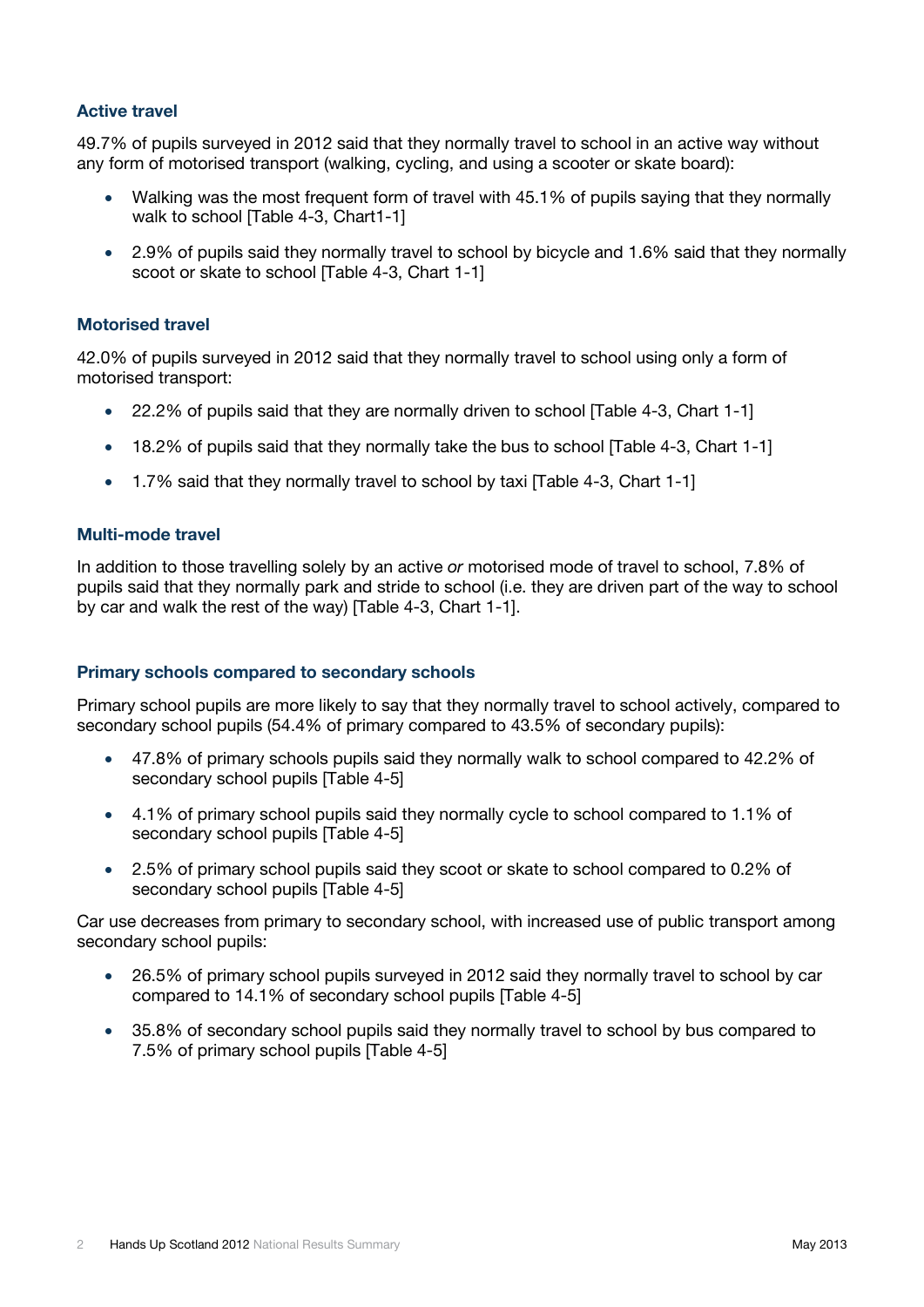#### <span id="page-5-0"></span>**State schools compared to independent schools**

Independent school pupils are less likely to travel to school in an active way than those in state schools (primary, secondary and special education needs (SEN), excluding nursery schools):

- 14.9% of independent school pupils surveyed in 2012 said that they normally walk to school compared to 45.6% of state school pupils [Tables 4-4 & 4-5]
- 0.8% of independent school pupils said they normally cycle to school, compared to 3.0% of state school pupils [Tables 4-4 & 4-5]
- 1.1% of independent school pupils said they normally scoot or skate to school, compared to 1.7% of state school pupils [Tables 4-4 & 4-5]

A higher proportion of independent school pupils than state school pupils use motorised transport to travel to school:

- 42.3% of independent school pupils surveyed in 2012 said they normally travel to school by car compared to 21.8% of state school pupils [Tables 4-4 & 4-5]
- 27.8% of independent school pupils said they normally travel to school by bus, compared to 18.0% of state school pupils [Tables 4-4 & 4-5]

#### <span id="page-5-1"></span>**Nursery schools**

Nursery school pupils are slightly more likely to travel to school actively than travel to school by motorised transport:

- 48.0% of nursery school pupils were reported as normally travelling to nursery school actively without any form of motorised transport (42.0% walk, 3.0% cycle and 3.0% scoot or skate) [Table 4-5]
- 47.4% of nursery school pupils were reported as normally travelling to school solely by motorised transport (43.9% travel by car, 2.8% travel by bus and 0.7% travel by taxi [Table 4-5]
- In addition to this, 4.3% of nursery school pupils were reported as normally travelling to school by park and stride [Table 4-5]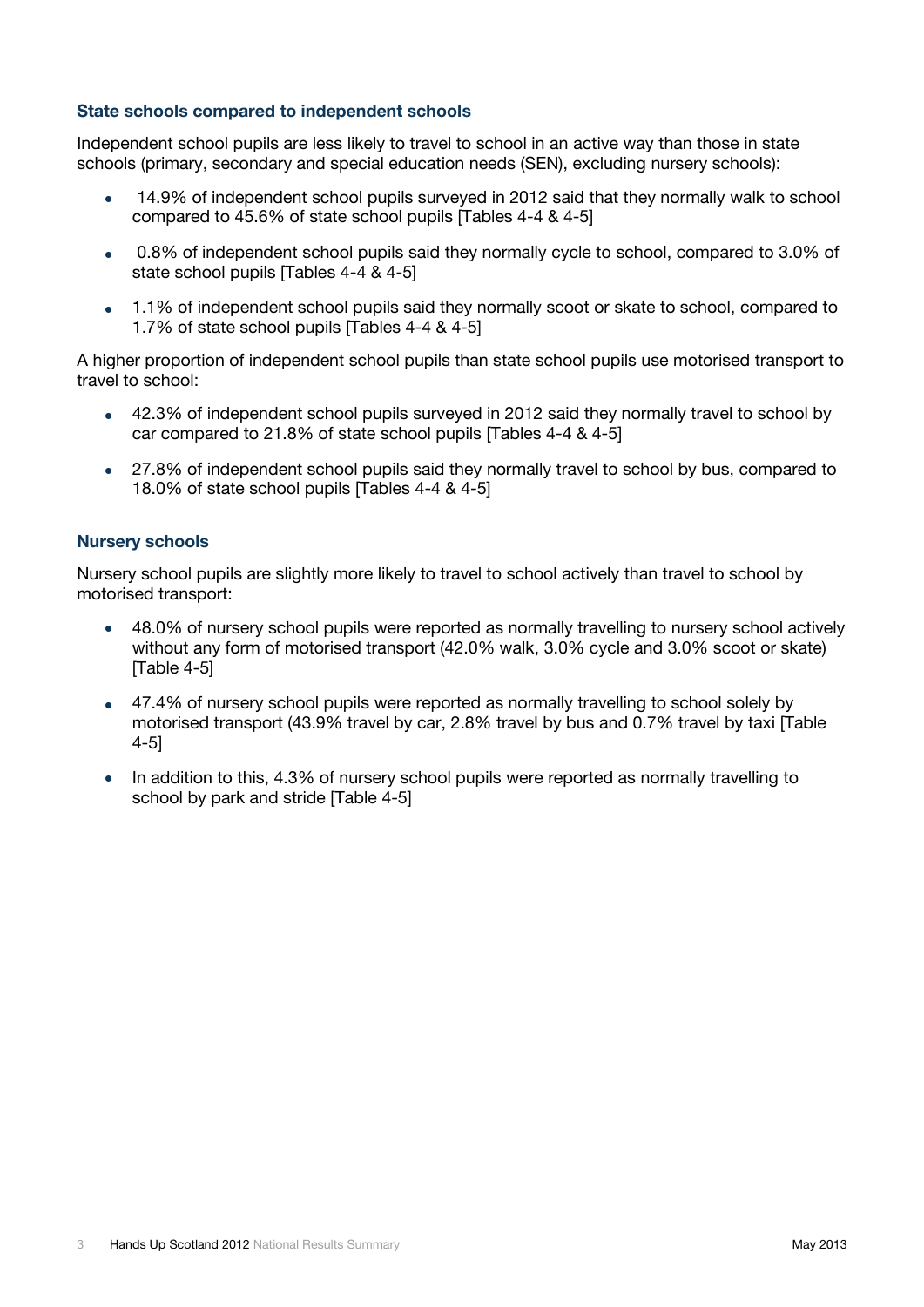## <span id="page-6-0"></span>**Comparison with previous years**

The Hands Up Scotland Survey has been conducted annually since 2008. The following is a brief comparison of data on a national level from the Hands Up Scotland Survey since 2008 (for all primary, secondary, SEN and independent schools). Caution should be applied when seeking to understand annual variations. A number of variables may impact on travel behaviour from year-toyear (e.g. changing weather conditions, school mergers, etc) as well as policies and schemes introduced by central and local government or individual schools.

Nursery school data has not been included in this summary as nursery school data has only been collected since 2009. Furthermore, the number of nursery school respondents has more than doubled in this time (from 7,999 pupils in 2009 to 19,411 pupils in 2012).

#### <span id="page-6-1"></span>**Active travel (2008-2012)**

Overall, levels of active travel to school without any form of motorised transport (walking, cycling, using a scooter or skate board) have consistently remained between 49.3% and 49.9% since 2009 with 2008 being slightly higher (51.8%):

- Levels of cycling to school have remained fairly consistent between 2008 and 2012. With the exception of a reduction in 2009, reported levels of cycling have been within 0.1 percentage points of the current figure (2.9%) in each year of the survey
- There has been a decrease in walking (from 48.3% in 2008 to 45.1% in 2012)
- Between 2008 and 2012 there has been an overall increase in scooting/skating to school (from 0.7% in 2008 to 1.6% in 2012)

#### <span id="page-6-2"></span>**Motorised travel (2008-2012)**

Overall, levels of motorised travel to school have also remained fairly consistent between 2008 (41.6%) and 2012 (42.0%) – with 2009 being slightly higher (43.0%):

- There is no clear trend in car use. The current level of car use is similar to that of 2008 (22.2% currently and 22.0% in 2008), although car use levels have been as high as 23.3% in 2009
- Bus use has remained fairly consistent, varying by no more than 0.1 percentage points over the last five years
- There is a slight upward trend in use of taxis to school an increase of 0.3 percentage points from 2008 to 2012

#### <span id="page-6-3"></span>**Multi-mode travel (2008-2012)**

The percentage of pupils travelling to school by park and stride has increased each year of the survey (from 6.1% in 2008 to 7.8% in 2012).

A full set of national and local authority level data from 2008 to 2012 is presented in the accompanying Excel appendix document, available online from [Sustrans' Research and Monitoring](http://www.sustrans.org.uk/scotland/scotland/scotland/what-we-do/schools-and-universities/hands-scotland-2012)   $Unit<sup>1</sup>$  $Unit<sup>1</sup>$ .

<sup>1</sup> <http://www.sustrans.org.uk/scotland/scotland/scotland/what-we-do/schools-and-universities/hands-scotland-2012>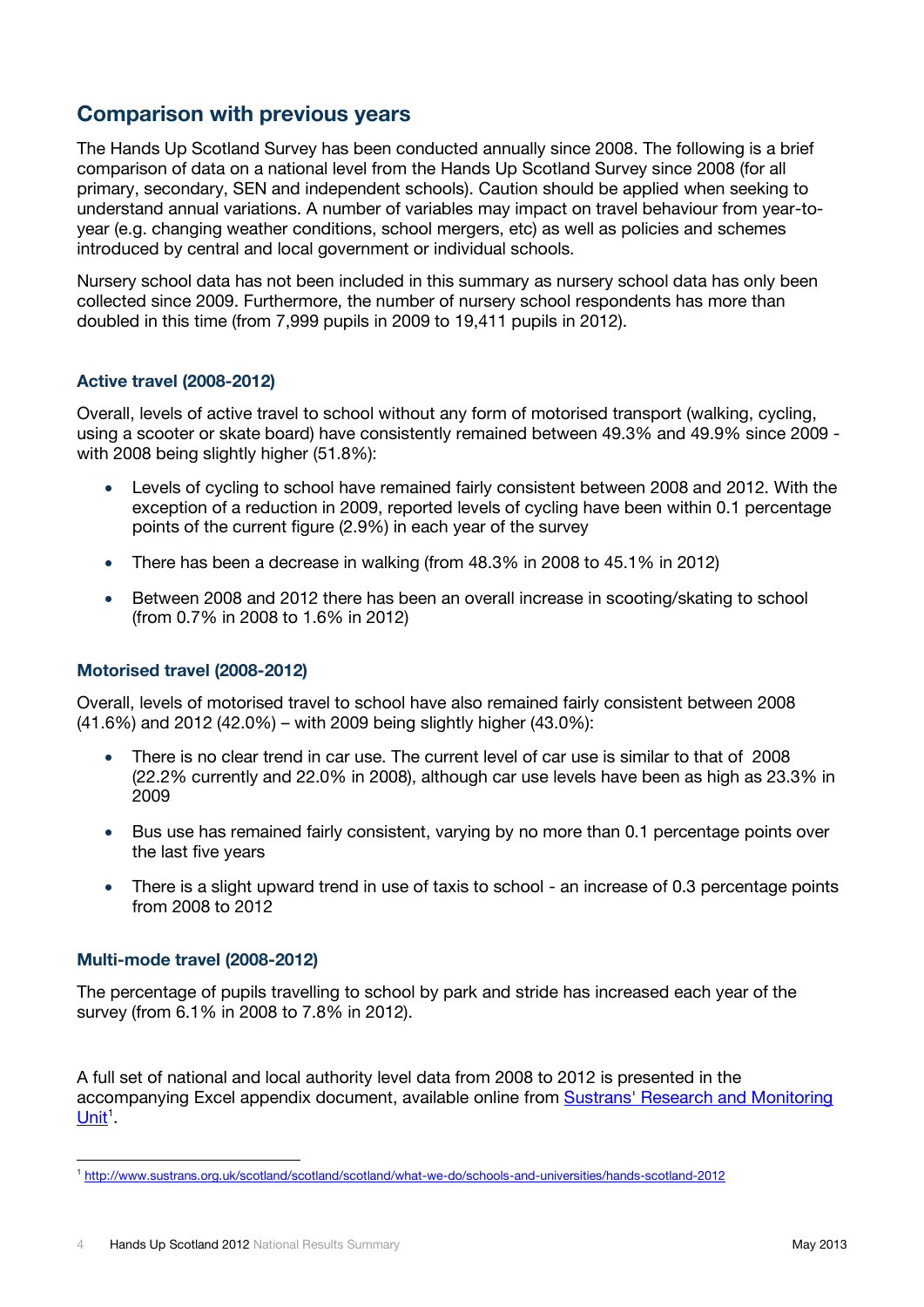# <span id="page-7-0"></span>**2 Introduction to Survey**

The Hands Up Scotland Survey is the largest national dataset to look at mode of travel to school across Scotland. The Survey is funded by Transport Scotland and is a joint project between Sustrans and Scottish local authorities. The Survey was first conducted in 2008 in partnership with School Travel Co-ordinators across Scotland. The process has been repeated annually using the same methodology, providing data from 2008-2012.

The Hands Up Scotland Survey runs on an annual basis in the autumn of each year. Data collection is conducted by schools, instructed by their local authority officer, with support from Sustrans. In 2012 data collection took place between the 10th and 14th September (the same week as in all previous years). The question asked in the Hands Up Scotland Survey is, 'How do you normally travel to school?', with the following response options: Walk, Cycle, Scooter/Skate, Park and Stride (driven part of the way by car and walk the rest), Driven, Bus, Taxi and Other. Completed forms are returned by the school to their local authority officer, who collates school-level datasets and returns the data to Sustrans. Overall collation, analysis and reporting is conducted by Sustrans' Research and Monitoring Unit.

### <span id="page-7-1"></span>**Official Statistics in Scotland**

Hands Up Scotland 2012 has been produced as an Official Statistic in Scotland. This means the statistics are produced in line with the UK Statistics Authority's Code of Practice for Official Statistics. Official Statistics in Scotland are produced by the Scottish Government, Crown Bodies and a number of other public bodies named by Parliamentary Order. The primary aim of Official Statistics in Scotland is to provide an accurate, up-to-date, comprehensive and meaningful picture of the economy and society to support the formulation and monitoring of economic and social policies by government and others<sup>1</sup>. A Parliamentary Order was passed designating Sustrans as Official Statistics Providers as of 1<sup>st</sup> June 2012 prior to the publication of Hands Up Scotland 2011.

<sup>1</sup> http://www.scotland.gov.uk/Topics/Statistics/About/NatStats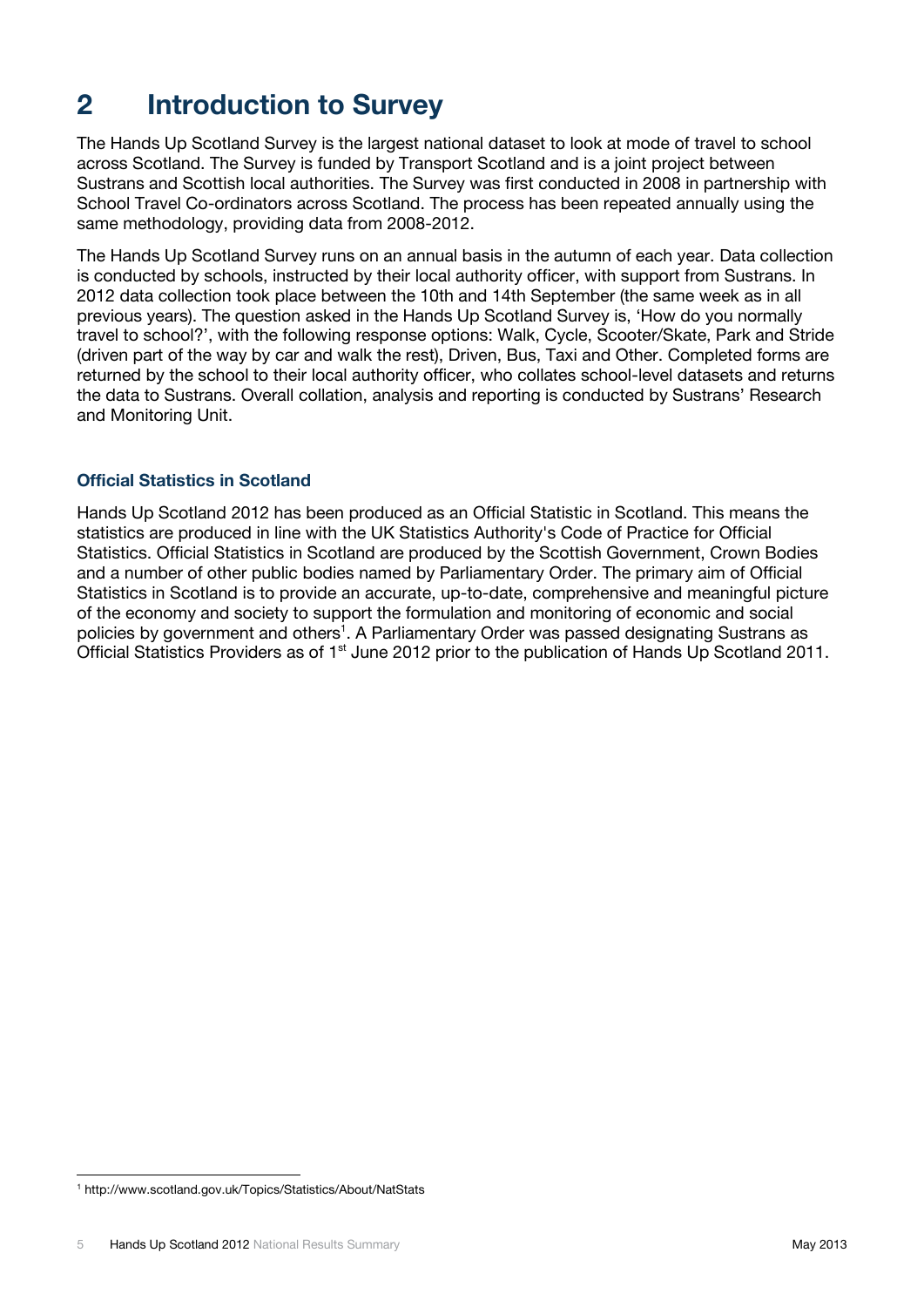# <span id="page-8-0"></span>**3 Background Information**

#### <span id="page-8-1"></span>**Response rates**

- All local authorities are invited to take part in Hands Up Scotland. In 2012, all 32 local authorities in Scotland participated and the total sample comprised of 457,488 primary, secondary, independent and SEN pupils (from 1,982 schools<sup>1</sup>) across Scotland [Table 4-1 & 4-2]. This compares to: 32 local authorities in 2011 (427,104 pupils from 1,893 schools); 32 local authorities in 2010 (439,401 pupils from 1,987 schools); 31 local authorities in 2009 (415,804 pupils from 1,939 schools); and 29 local authorities in 2008 (396,377 pupils from 1,824 schools)
- The total number of nursery schools responding has continued to increase, in keeping with previous years. No nursery schools were approached in the first Hands Up Scotland in 2008. Since then, a concerted effort has been made to increase participation among nursery schools. In 2012, the nursery school sample comprised of 19,411 pupils from 523 nursery schools across Scotland [Table 4-1 & 4-2]. This compares to: 14,038 pupils (from 423 nursery schools) in 2011; 13,349 pupils (from 387 nursery schools) in 2010 and 7,999 pupils (from 238 nursery schools) in 2009
- This year there was a notable increase in response rate within a number of areas: in East Dunbartonshire, 86.5% of primary schools responded in 2012 (compared to 13.5% of primary schools in 2011) and 87.5% of secondary schools responded (compared to 37.5% of secondary schools in 2011); in Orkney Islands, 85.0% of primary schools responded in 2012 (compared to 50.0% in 2011) and 60.0% of secondary schools responded (compared to 20.0% of secondary schools in 2011); in Edinburgh City, 52.2% of secondary schools responded in 2012 (compared to 25.0% in 2011)
- In Glasgow City there was a notable increase in the primary school response rate: 68.6% of primary schools responded in 2012 (compared to 30.2% of primary schools in 2011). However, the secondary school response rate in Glasgow has continued to decline in 2012 (from 13.5% of secondary schools in Glasgow responding to the survey in 2011, to no secondary schools in Glasgow responding in 2012). We are exploring how best to support Glasgow City data collection for Hands Up Scotland 2013
- Response rates as a percentage of the school roll and as a percentage of all schools in Scotland have been calculated using the Scottish Government's Education Statistics. This is only available for state primary, secondary and SEN schools as the Scottish Government does not collect data for independent or nursery schools. It is therefore not possible to calculate the response rates from pupils at these school types as a percentage of the equivalent national school roll [Table 4-1] or as a proportion of all schools in Scotland [Table 4-2]
- The above limitation also applies at a local authority level ITables 1.2, 1.5, 1.6 & 1.7 of the Excel appendix]

l

<sup>&</sup>lt;sup>1</sup> Not including nursery schools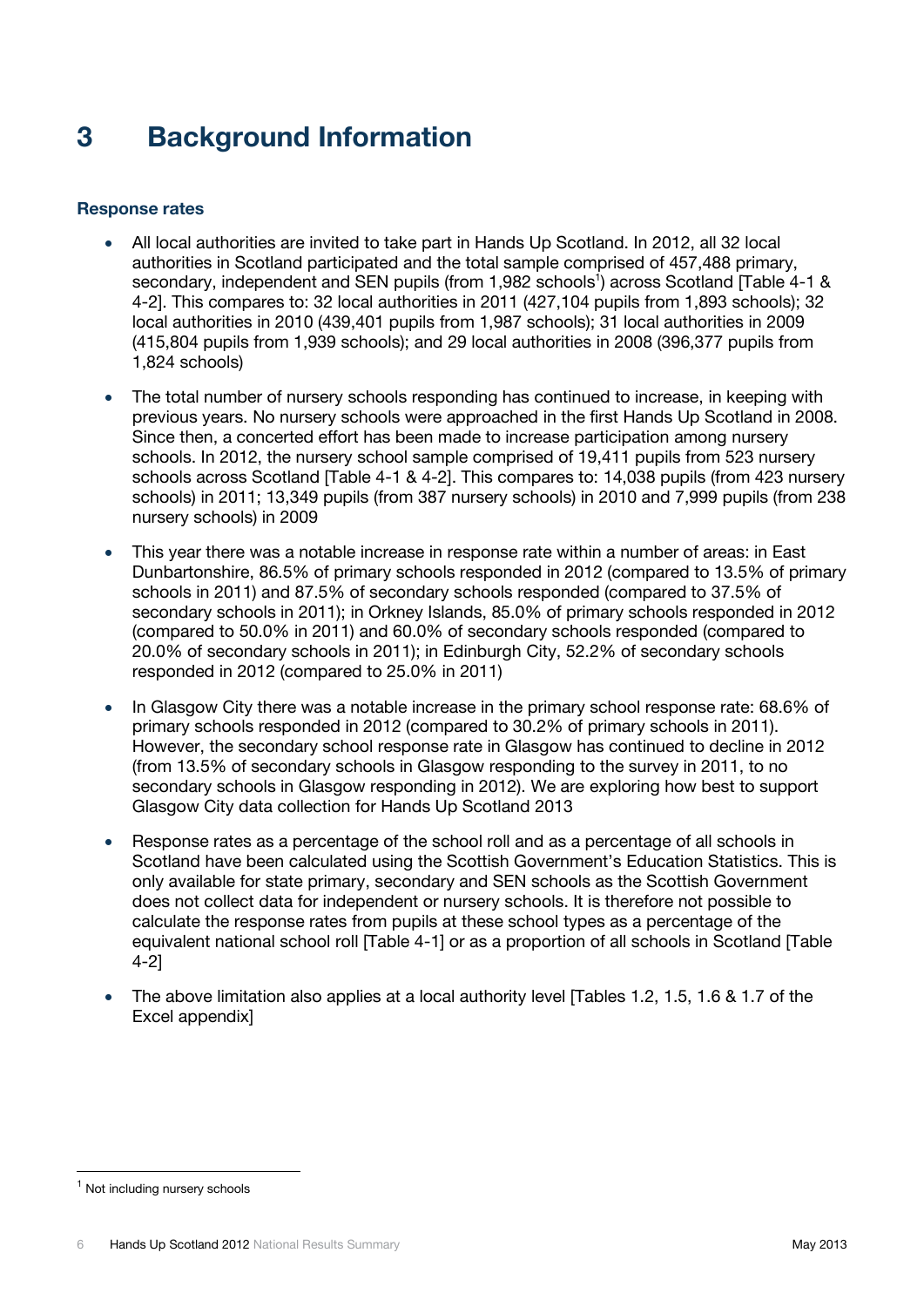#### <span id="page-9-0"></span>**Sampling methodology and weighting**

- It should be noted that weather conditions have an impact on travel choices. As the Hands Up Scotland Survey is carried out over a one week period, weather conditions may differ considerably from year to year. This has the potential to impact upon pupil travel behaviours, although the phrasing of the question – 'How do you normally travel to school?' – aims to overcome this limitation as much as possible
- As we do not record the names of respondents we do not know whether the same pupils are responding each year, and data is not weighted to take this (or the fact that the same schools may not respond each year) into account. This may impact upon results
- Whereas all primary and secondary school pupils are asked to respond to the Hands Up Scotland Survey themselves, due to the age of nursery school pupils, assistance is often provided to these pupils by a parent or guardian when responding to the Survey

#### <span id="page-9-1"></span>**Interpreting results**

- Due to the unique structure of nursery schools, nursery data is presented separately throughout this report, and has not been included in the overall data at the national and local authority level. Independent school data is, however, amalgamated into the overall data, other than in the sample size tables, as noted above
- All 'primary school' and 'secondary school' results are comprised of results from state schools only. A separate breakdown of independent school results by year group is provided in table 4-6
- All 'SEN' data is from state SEN schools only
- Data presented as 'state schools' is therefore comprised of all 'primary school', 'secondary school' and 'SEN' data
- Where the sample size is small (totalling less than 100), care should be taken when interpreting results. It should also be noted that there are instances where sample sizes are small due to the size of the local authority. Moreover, fields/local authorities with a small number of responses may see large changes in percentage between years
- Due to rounding, row percentages may not always add up to 100%
- Where a percentage represents a value of between one and four pupils, it has been replaced with an asterisk (\*) for data confidentiality purposes. Where data is missing/not available it has been replaced with a dash (-)
- Where data is not available for a particular year group or school type (because it has not been provided for that particular year group or school type) it has been replaced with a dash (-)
- Where a particular school type does not exist within a local authority (e.g. there are no SEN or independent schools), the data cells have been shaded out [e.g. Table 3.2 of the Excel appendix]

For more information on any aspect of Hands Up Scotland please contact Sustrans' Research and Monitoring Unit: [EYPmonitoring@sustrans.org.uk.](mailto:EYPmonitoring@sustrans.org.uk)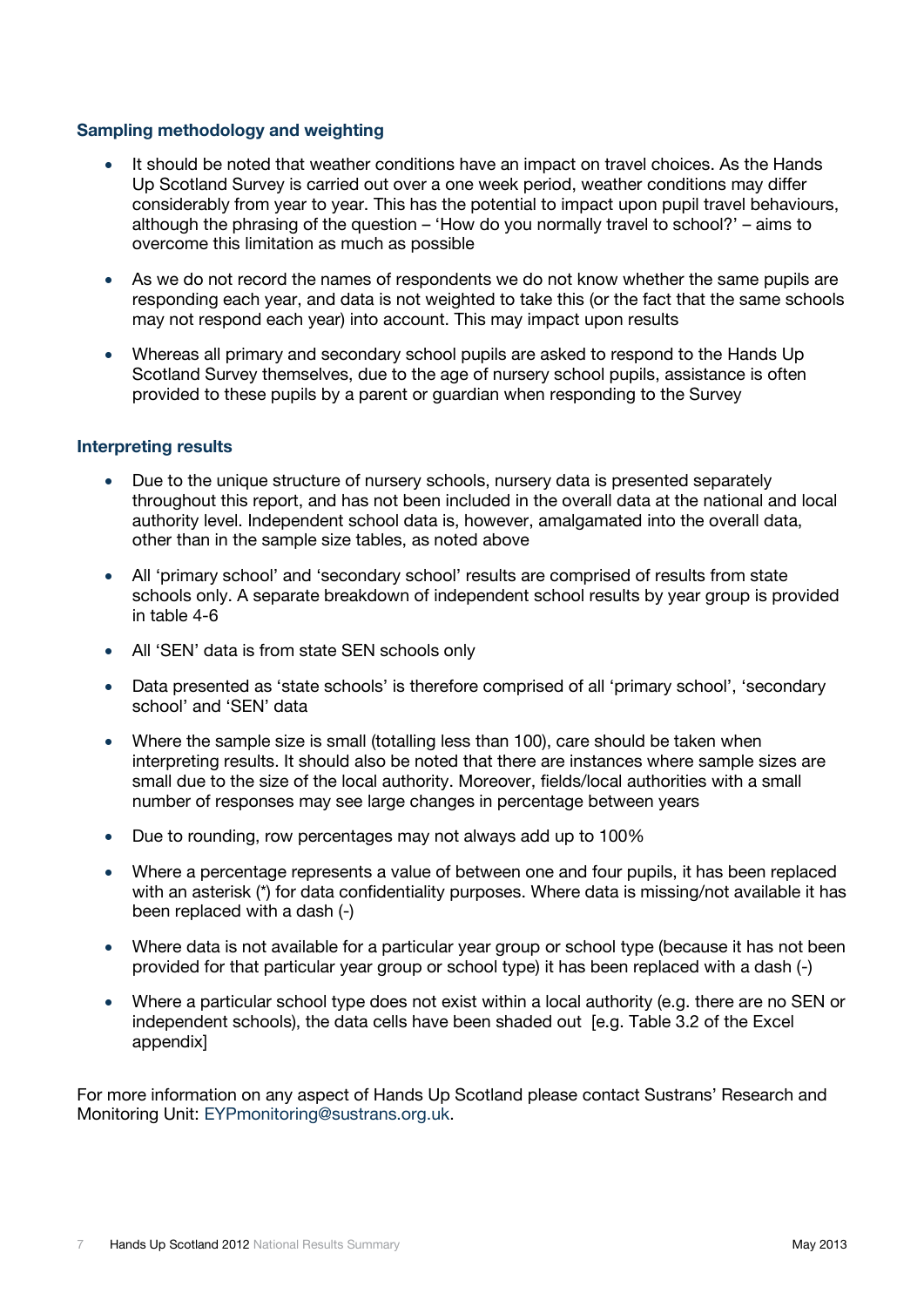# <span id="page-10-0"></span>**4 National Results**

The National Results presented in this report are accompanied by an Excel appendix document which presents Hands Up Scotland 2012 data at a national and local authority level (alongside Hands Up Scotland data from 2008 to 2011). This document is available online from Sustrans' [Research and Monitoring Unit](http://www.sustrans.org.uk/scotland/scotland/scotland/what-we-do/schools-and-universities/hands-scotland-2012)<sup>1</sup>.

| <b>School Type</b>             | No. of respondents | % of Scottish school roll |
|--------------------------------|--------------------|---------------------------|
| <b>Nursery</b>                 | 19,411             |                           |
| <b>Primary</b>                 | 282,468            | 76.2%                     |
| <b>Secondary</b>               | 166,169            | 56.6%                     |
| <b>SEN</b>                     | 1,555              | 22.0%                     |
| Independent                    | 7,296              |                           |
| All State Schools <sup>2</sup> | 450,192            | 67.1%                     |
| <b>All Schools</b>             | 457,488            |                           |

### **Table 4-1 National sample size (number of pupils responding to survey 2012)**

### **Table 4-2 National sample size (number of schools responding to survey 2012)**

| <b>School Type</b>                 | No. of schools<br>which received<br>survey | $%$ of all<br>schools in<br><b>Scotland which</b><br>received data | No. of schools<br>which<br>returned data | % of schools<br>receiving<br>survey which<br>returned data | $%$ of all<br>schools in<br><b>Scotland</b><br>which<br>returned data |
|------------------------------------|--------------------------------------------|--------------------------------------------------------------------|------------------------------------------|------------------------------------------------------------|-----------------------------------------------------------------------|
| <b>Nursery</b>                     | 1,412                                      |                                                                    | 523                                      | 37.0%                                                      |                                                                       |
| <b>Primary</b>                     | 2,062                                      | 99.9%                                                              | 1,671                                    | 81.0%                                                      | 80.9%                                                                 |
| <b>Secondary</b>                   | 333                                        | 91.2%                                                              | 260                                      | 78.1%                                                      | 71.2%                                                                 |
| <b>SEN</b>                         | 117                                        | 76.0%                                                              | 38                                       | 32.5%                                                      | 24.7%                                                                 |
| Independent                        | 30                                         |                                                                    | 13                                       | 43.3%                                                      |                                                                       |
| <b>All State</b><br><b>Schools</b> | 2,512                                      | 97.2%                                                              | 1,969                                    | 78.4%                                                      | 76.2%                                                                 |
| <b>All Schools</b>                 | 2,542                                      |                                                                    | 1,982                                    | 78.0%                                                      |                                                                       |

 <sup>1</sup> <http://www.sustrans.org.uk/scotland/scotland/scotland/what-we-do/schools-and-universities/hands-scotland-2012>

<sup>&</sup>lt;sup>2</sup> Not including nursery schools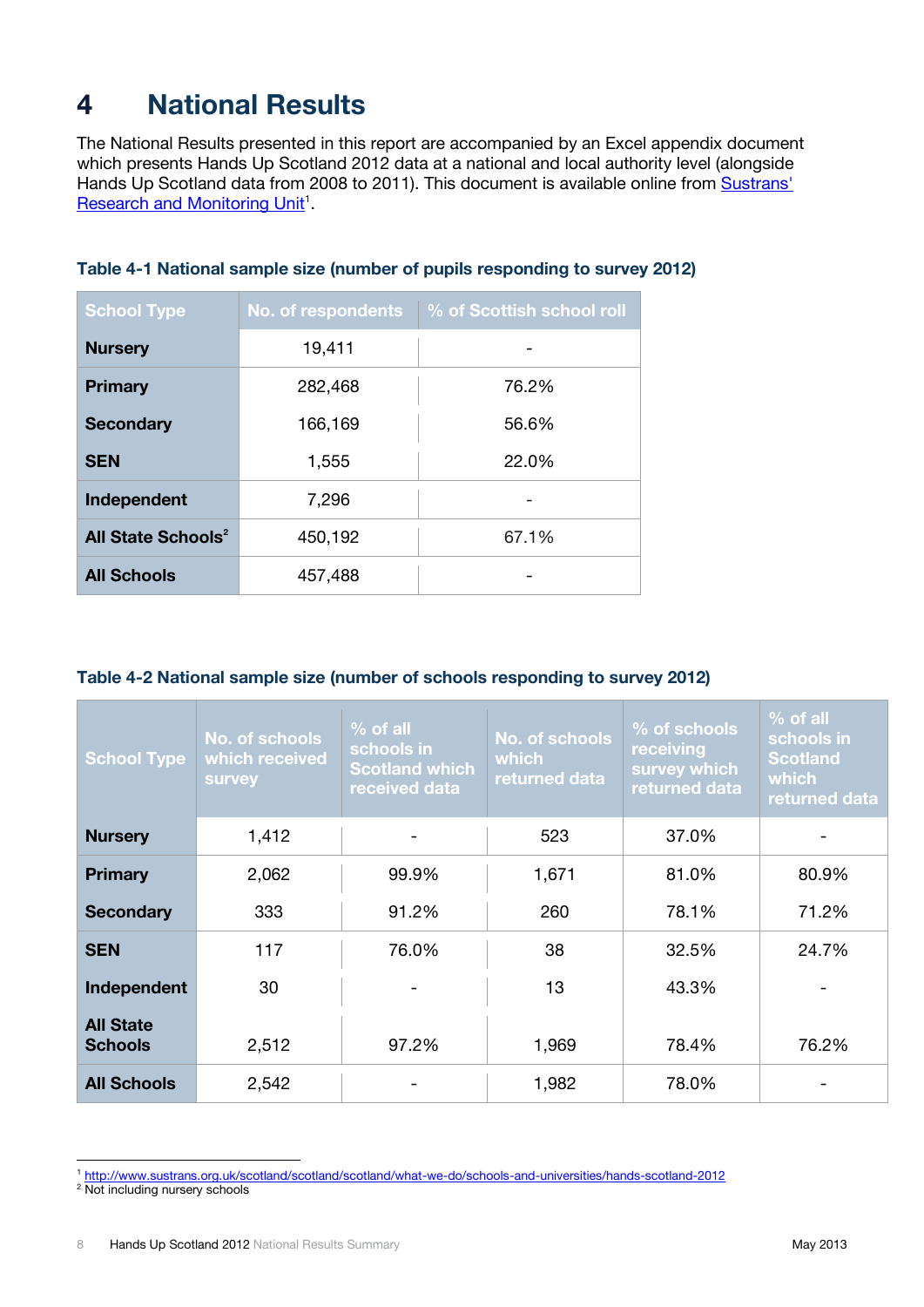### **Table 4-3 Travel modes at a national level, excluding nursery schools (2012)**

|       | Walk Cycle Scooter/ Park & Driven Bus Taxi Other Total |  |  |  |
|-------|--------------------------------------------------------|--|--|--|
| 45.1% |                                                        |  |  |  |

### **Table 4-4 Travel modes at a national level for state schools, excluding nursery schools (2012)**

|       |          | Walk Cycle Scooter/ Park & Driven Bus Taxi Other Total |  |  |                                                                                                                                                 |
|-------|----------|--------------------------------------------------------|--|--|-------------------------------------------------------------------------------------------------------------------------------------------------|
| 45.6% | $ 3.0\%$ |                                                        |  |  | $1.7\%$ $\parallel$ $7.7\%$ $\parallel$ $21.8\%$ $\parallel$ $18.0\%$ $\parallel$ $1.7\%$ $\parallel$ $0.5\%$ $\parallel$ $450,192$ $\parallel$ |

#### **Table 4-5 Travel modes at a national level by school type (2012)**

| School Type      | <b>Walk</b> | <b>Cycle</b> | Scooter<br>/Skate | Park &<br><b>Stride</b> | <b>Driven</b> | <b>Bus</b> | <b>Taxi</b> | <b>Other</b> | <b>Total</b> |
|------------------|-------------|--------------|-------------------|-------------------------|---------------|------------|-------------|--------------|--------------|
| <b>Nursery</b>   | 42.0%       | 3.0%         | 3.0%              | 4.3%                    | 43.9%         | 2.8%       | 0.7%        | 0.3%         | 19,411       |
| Primary          | 47.8%       | 4.1%         | 2.5%              | 9.8%                    | 26.5%         | 7.5%       | 1.6%        | 0.2%         | 282,468      |
| <b>Secondary</b> | 42.2%       | 1.1%         | 0.2%              | 4.3%                    | 14.1%         | 35.8%      | 1.3%        | 1.0%         | 166,169      |
| <b>SEN</b>       | 1.8%        | $\star$      | 0.0%              | $\star$                 | 3.6%          | 20.5%      | 59.0%       | 15.0%        | 1,555        |
| Independent      | 14.9%       | 0.8%         | 1.1%              | 11.0%                   | 42.3%         | 27.8%      | 0.2%        | 2.0%         | 7,296        |